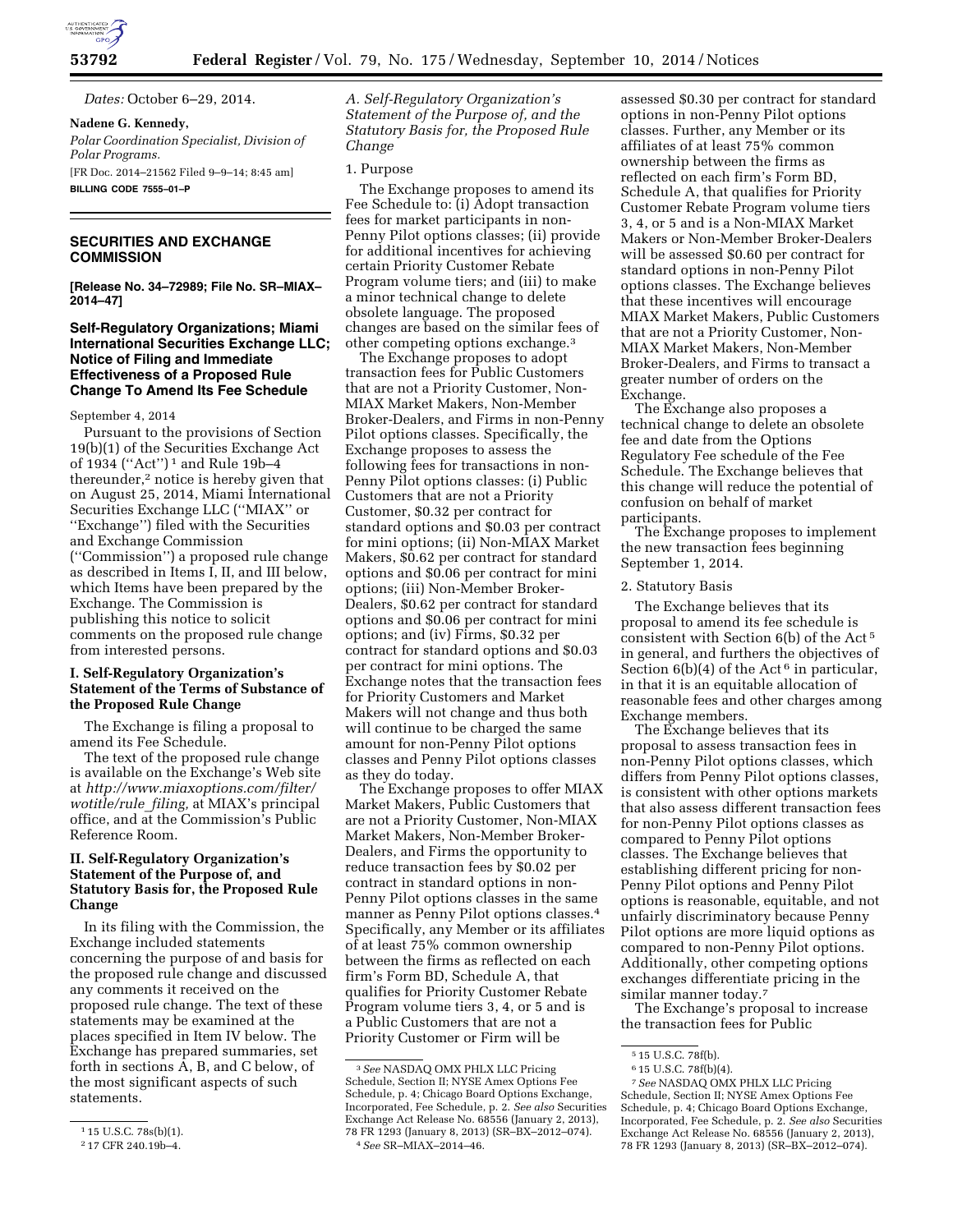Customers that are not a Priority Customer, Non-MIAX Market Makers, Non-Member Broker-Dealers, and Firms in non-Penny Pilot options classes is reasonable because the Exchange's fees will remain competitive with and in the range of similar transaction fees at other options exchanges.8 The Exchange's proposal to increase the transaction fees for Public Customers that are not a Priority Customer, Non-MIAX Market Makers, Non-Member Broker-Dealers, and Firms in non-Penny Pilot options classes is equitable and not unfairly discriminatory because the increase applies equally to all such market participants, in each category of market participant. The Exchange does not assess Priority Customers transactions fees because Priority Customer order flow enhances liquidity on the Exchange for the benefit of all market participants. Priority Customer liquidity benefits all market participants by providing more trading opportunities, which attracts Market Makers and other market participants. An increase in the activity of these market participants in turn facilitates tighter spreads, which may cause an additional corresponding increase in order flow from other market participants. Market Makers are assessed lower transaction fees as compared to Public Customers that are not a Priority Customer, Non-MIAX Market Makers, Non-Member Broker-Dealers, and Firms because they have obligations to the market and regulatory requirements, which normally do not apply to other market participants.9 They have obligations to make continuous markets, engage in a course of dealings reasonably calculated to contribute to the maintenance of a fair and orderly market, and not make bids or offers or enter into transactions that are inconsistent with a course of dealings. In addition, charging nonmembers higher transaction fees is a common practice amongst exchanges because Members are subject to other fees and dues associated with their membership to the Exchange that do not apply to non-members. The proposed differentiation as between Priority Customers, Market Makers, and other market participants recognizes the differing contributions made to the liquidity and trading environment on the Exchange by these market participants.

The Exchange's proposal to offer MIAX Market Makers, Public Customers that are not a Priority Customer, Non-MIAX Market Makers, Non-Member Broker-Dealers, and Firms the

opportunity to reduce transaction fees by \$0.02 per contract in standard options in non-Penny Pilot options classes in the same manner as Penny Pilot options classes, provided certain criteria are met, is reasonable because the Exchange desires to offer all such market participants an opportunity to lower their transaction fees. The Exchange's proposal to offer MIAX Market Makers, Public Customers that are not a Priority Customer, Non-MIAX Market Makers, Non-Member Broker-Dealers, and Firms the opportunity to reduce transaction fees by \$0.02 per contract in standard options in non-Penny Pilot options classes, provided certain criteria are met, is equitable and not unfairly discriminatory because the Exchange will offer all market participants, excluding Priority Customers, a means to reduce transaction fees by qualifying for volume tiers in the Priority Customer Rebate Program. The Exchange believes that offering all such market participants the opportunity to lower transaction fees by incentivizing them to transact Priority Customer order flow in turn benefits all market participants.

The Exchange believes that the proposal to allow the aggregation of trading activity of separate Members or its affiliates for purposes of the fee reduction is fair, equitable and not unreasonably discriminatory. The Exchange believes the proposed rule change is reasonable because it would allow aggregation of the trading activity of separate Members or its affiliates for purposes of the fee reduction only in very narrow circumstances, namely, where the firm is an affiliate, as defined herein. Furthermore, other exchanges, as well as MIAX, have rules that permit the aggregation of the trading activity of affiliated entities for the purposes of calculating and assessing certain fees. The Exchange believes that offering all such market participants the opportunity to lower transaction fees by incentivizing them to transact Priority Customer order flow in turn benefits all market participants.

Finally, the Exchange believes that technical changes to delete an obsolete fee and date from the Options Regulatory Fee schedule of the Fee Schedule will protect investors and the public interest by eliminating potential confusion that could be caused by the existing language used to describe the Options Regulatory Fee.

# *B. Self-Regulatory Organization's Statement on Burden on Competition*

<sup>9</sup> See Exchange Rules 603 and 604. **1016** any burden on competition not <sup>10</sup> 15 U.S.C. 78s(b)(3)(A)(ii). The Exchange does not believe that the proposed rule change will impose

necessary or appropriate in furtherance of the purposes of the Act. The proposal is similar to the transaction fees found on other options exchanges; therefore, the Exchange believes the proposal is consistent with robust competition by increasing the intermarket competition for order flow from market participants. To the extent that there is additional competitive burden on non-member market participants, the Exchange believes that this is appropriate because charging non-members higher transaction fees is a common practice amongst exchanges and Members are subject to other fees and dues associated with their membership to the Exchange that do not apply to non-members. To the extent that there is additional competitive burden on market participants that are not Priority Customers or Market Makers, the Exchange believes that this is appropriate because the proposal should incent Members to direct additional order flow to the Exchange and thus provide additional liquidity that enhances the quality of its markets and increases the volume of contracts traded here. To the extent that this purpose is achieved, all the Exchange's market participants should benefit from the improved market liquidity. Enhanced market quality and increased transaction volume that results from the anticipated increase in order flow directed to the Exchange will benefit all market participants and improve competition on the Exchange. The Exchange notes that it operates in a highly competitive market in which market participants can readily favor competing venues if they deem fee levels at a particular venue to be excessive. In such an environment, the Exchange must continually adjust its fees to remain competitive with other exchanges and to attract order flow. The Exchange believes that the proposal reflects this competitive environment.

## *C. Self-Regulatory Organization's Statement on Comments on the Proposed Rule Change Received From Members, Participants, or Others*

Written comments were neither solicited nor received.

## **III. Date of Effectiveness of the Proposed Rule Change and Timing for Commission Action**

The foregoing rule change has become effective pursuant to Section  $19(b)(3)(A)(ii)$  of the Act.<sup>10</sup> At any time within 60 days of the filing of the proposed rule change, the Commission summarily may temporarily suspend

<sup>8</sup> *Id.*